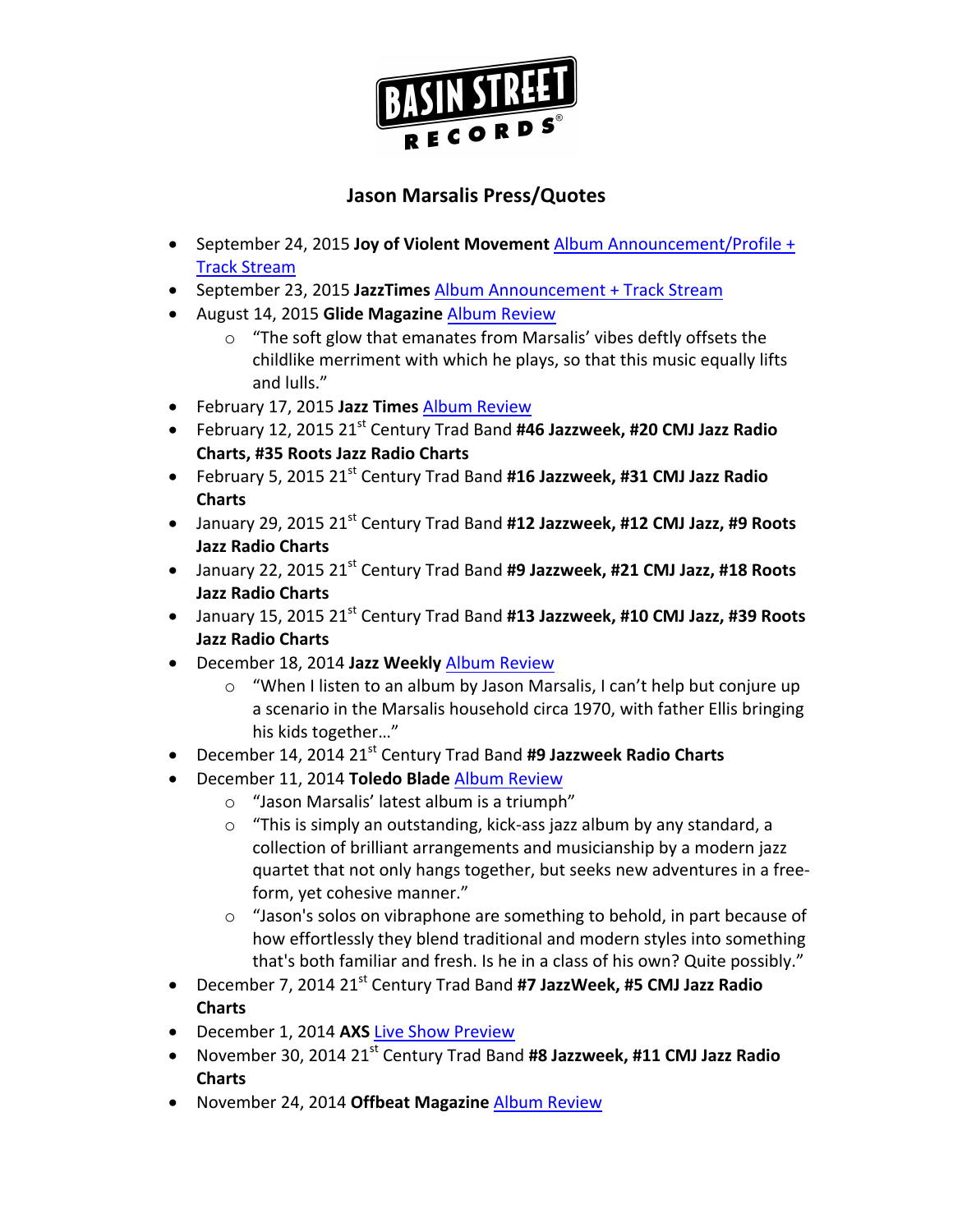

- November 21, 2014 Chicago Tribune Live Show Review
	- $\circ$  "Leading the Jason Marsalis Vibes Quartet, he delivered original compositions and standards with elegance and grace, evoking a legendary ensemble that's clearly a model for him: the Modern Jazz Quartet."
	- $\circ$  "By the end of the set, Marsalis had covered more musical facets, forms and expressions than one typically encounters in a single evening, and it's a good bet there's more where that came from."
- November 17, 2014 Inforty Album Review
	- $\circ$  "A multi-instrumentalist who plays glockenspiel, xylophone, marimba and bells, Marsalis finds interesting melodies with the aid of keys, drums and bass resulting in silky smooth contemporary jazz."
- November 16, 2014 21<sup>st</sup> Century Trad Band #7 Jazzweek, #13 CMJ Jazz Radio **Charts**
- November 15, 2014 Jazz Police Album Review
- November 14, 2014 LexGo Live Performance Review
- November 13, 2014 **Indianapolis Star** Critic's Pick Show Preview
- November 10, 2014 Louisiana Weekly Album Review
	- $\circ$  "On The 21st Century Trad Band, Marsalis proves that he has definitely hit his stride as a vibraphonist and composer and has further solidified his Vibes Quartet."
	- $\circ$  "It's immediately apparent that everything is clicking with Marsalis and his group on his totally comprehensive and driving tune "Offbeat Personality." It contains the jazz essentials  $-$  imagination, energy, musicianship, inventiveness, thoughtfulness  $-$  that feed the body and soul."
	- $\circ$  "There's a certain joyfulness that permeates The 21st Century Trad Band, the title of which doesn't refer to playing New Orleans traditional jazz in a modern way but reflecting its continuum."
- November 9, 2014 21<sup>st</sup> Century Trad Band #11 Jazzweek, #6 CMJ Jazz Radio **Charts**
- November 8, 2014 The Guardian Live Performance Review
	- $\circ$  "Marsalis has a wonderfully crisp technique and a flair for inventing catchy melodies."
- November 8, 2014 Lexington Herald-Reader Profile + Show Announcement
- **•** November 8, 2014 The Gaurdian Album Review
- November 5, 2014 AXS.tv Show Announcement
- November 5, 2014 **Idiosyncratic Transmissions** Album News + Track Stream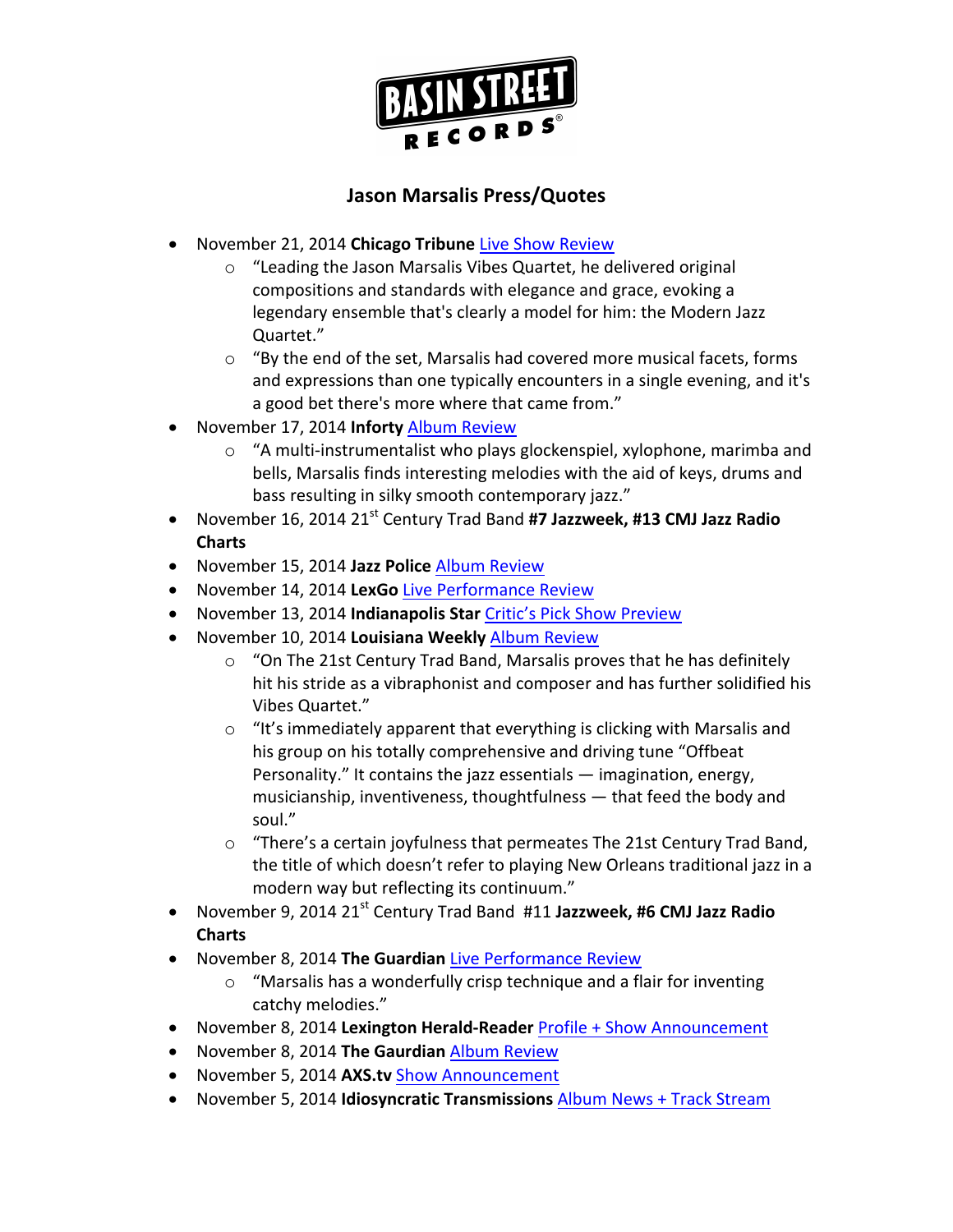

- November 4, 2014 The Stranger Show Preview
- November 3, 2014 AXS.tv Album Review
- November 2, 2014 21<sup>st</sup> Century Trad Band #35 Jazzweek, #35 CMJ Jazz Radio **Charts**
- November 1, 2014 OffBeat Artist Feature + Interview
- November 1, 2014 Downbeat Album Review
- **•** October 29, 2014 Wondering Sound Album Review
	- $\circ$  "Marsalis incubates a welcoming rush of warmth in his music, regardless of whether it's a bop, a blues, or some modern construct that doesn't sound beholden to any one influence."
- **•** October 28, 2018 Vents Album Review
- October 28, 2014 The Horn Album Review
- October 28, 2014 The Vinyl District Album Review + Video + Track Stream
- **•** October 27, 2014 Milwaukee Sentinel Journal Album Review
- **•** October 27, 2014 Courier Journal Album Annnouncement
- October 26, 2014 Denver Post Live Show Announcement
- October 22, 2014 **Relix** Album Announcement + Track Stream
- October 24, 2014 **New York Times** Album Review
	- $\circ$  "The title indicates Mr. Marsalis's cheeky self-awareness as a New Orleans jazz scion, but it also reflects the genuine in-betweenness of this music, as much on a buoyant funk tune like "Ratio Man" as a clackety saunter like "The Man With Two Left Feet." There's a spine of traditionalism here, to be sure, but Mr. Marsalis, leading with flair, keeps its gaze pointed forward."
- September 25, 2014 **JamBand** Album Announcement
- September 24, 2014 **Times Picayune** Album Announcement + Track Stream
- September 23, 2014 **Broadway World** Album Announcement + Track Stream
- September 22, 2014 Where Y'at Album Review
- **•** February 11, 2014 Luxury Experience Album Review
	- $\circ$  "The release Jason Marsalis Vibes Quartet In a World of Mallets layers in the unique sounds of the vibraphone, tubular bells, xylophone, and glockenspiel as the "lead" for a progressive blues and jazz sound. Do not let the instruments fool you; the sound is true and solid."
	- $\circ$  "This unique release opens with the track Discipline Discovers a World of Mallets a brief introduction into the world of vibraphones and tubular bells. The brief tease of the vibraphone sound transitions to the trackBlues Can Be Abstract Too, and as the title states, the blues can be abstract in the hands of the talented Jason Marsalis as he stamps out a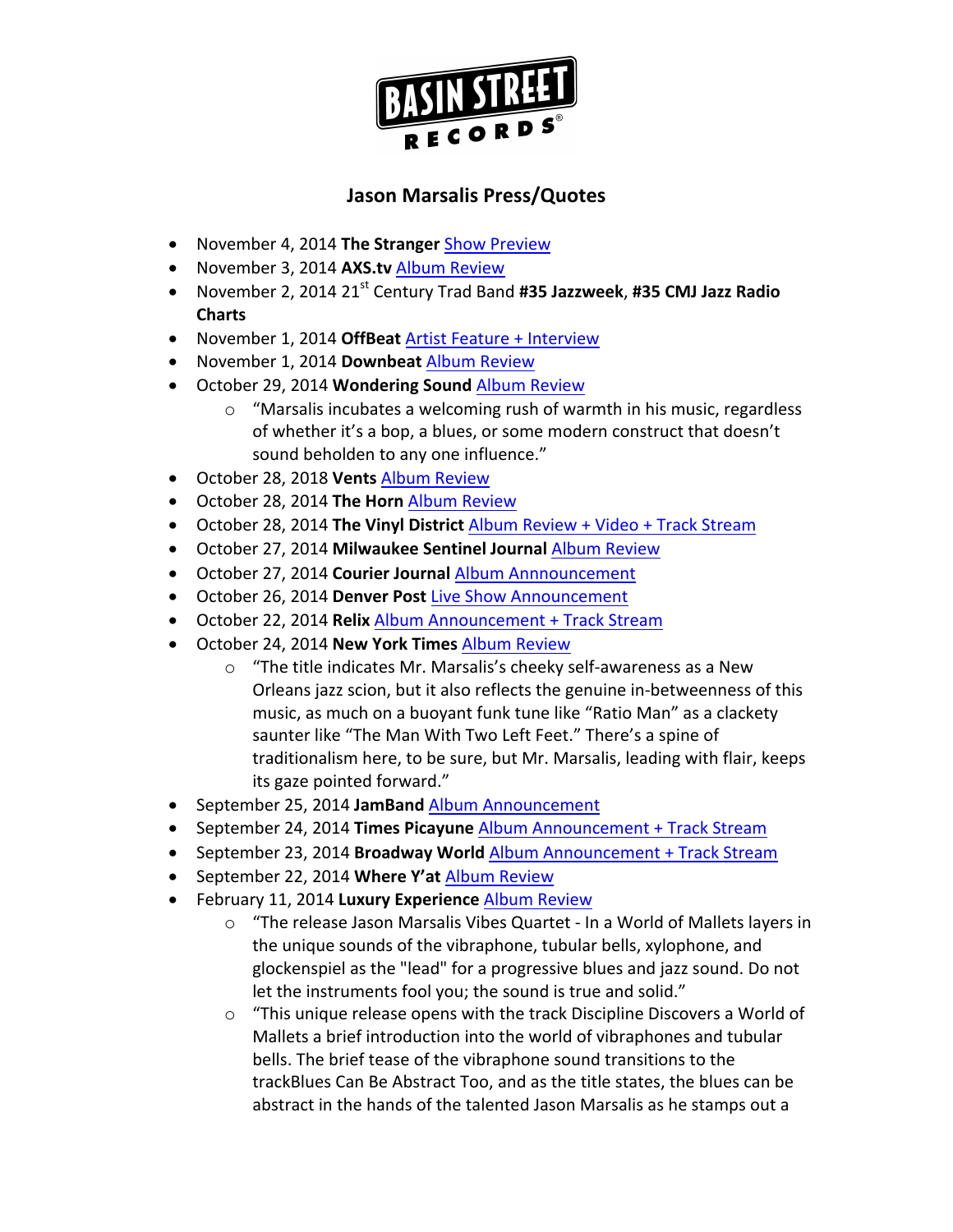

groove that rings like a pianist showing his chops on the keyboard, but instead of 10 fingers and foot pedals, this is two mallets."

- $\circ$  "If not by any other means, the songs' titles alone give a glimpse into a creative, whimsical, and truly entertaining release that is centered on the vibraphone, but rings true to the energy of four talented musicians."
- January 29, 2014 Where Y'at Album Review
- January 4, 2014 The Joy of Violent Movement Album Announcement
- August 23, 2013 **Downbeat Magazine** 61st Annual Critics Poll Rising Star on **Vibes Profile** 
	- $\circ$  "Hard work is, after all, what the intense scion of New Orleans music royalty is all about, whether he is leading the Jason Marsalis Vibes Quartet—whose new album In A World of Mallets (Basin Street) signals his arrival as a practitioner of distinction on the vibraphone—or playing drums in the Marcus Roberts trio, an association that stretches back nearly 20 years."
- July, 2013 Downbeat Magazine Album Review (4/5)
- **•** June 25, 2013 InYourSpeakers Album Review
- May 31, 2013 Blurt Online Album Review
- May 3, 2013 JazzTimes Album Review
- March 26, 2013 The Times Picayune Profile
- March 24, 2013 In A World of Mallets #1 Jazzweek, #4 CMJ Jazz Radio Charts
- March 20, 2013 Jazz Weekly Album Review
- March 15, 2013 Vents Magazine Album Review
- March 13, 2013 Mark Shapiro, Jazz Programmer of DMX/Mood Media
	- $\circ$  "This [In A World of Mallets] is a candidate for record of the decade and is certainly one of my favorites of the last 5 years. It's a masterpiece"
- March 7, 2013 **NY Times Live Show Review**
- March 4, 2013 **All About Jazz** Album Review (4/4)
	- $\circ$  "Marsalis is the mostly "unknown" part of one of jazz music's first families, but is spot-on with his artistry on In A World Of Mallets."
- February 24, 2013 In a World of Mallets #16 on Jazzweek, #5 CMJ Jazz Radio **Charts**
- February 19, 2013 **AllMusic** Album Review (4/5)
	- $\circ$  "Primarily, Marsalis is an immensely talented player with lively improvisation skills and a band which is more than capable of leaping into these articulate, wry, and adventurous compositions."
- **•** February 19, 2013 Michigan Daily Album Review